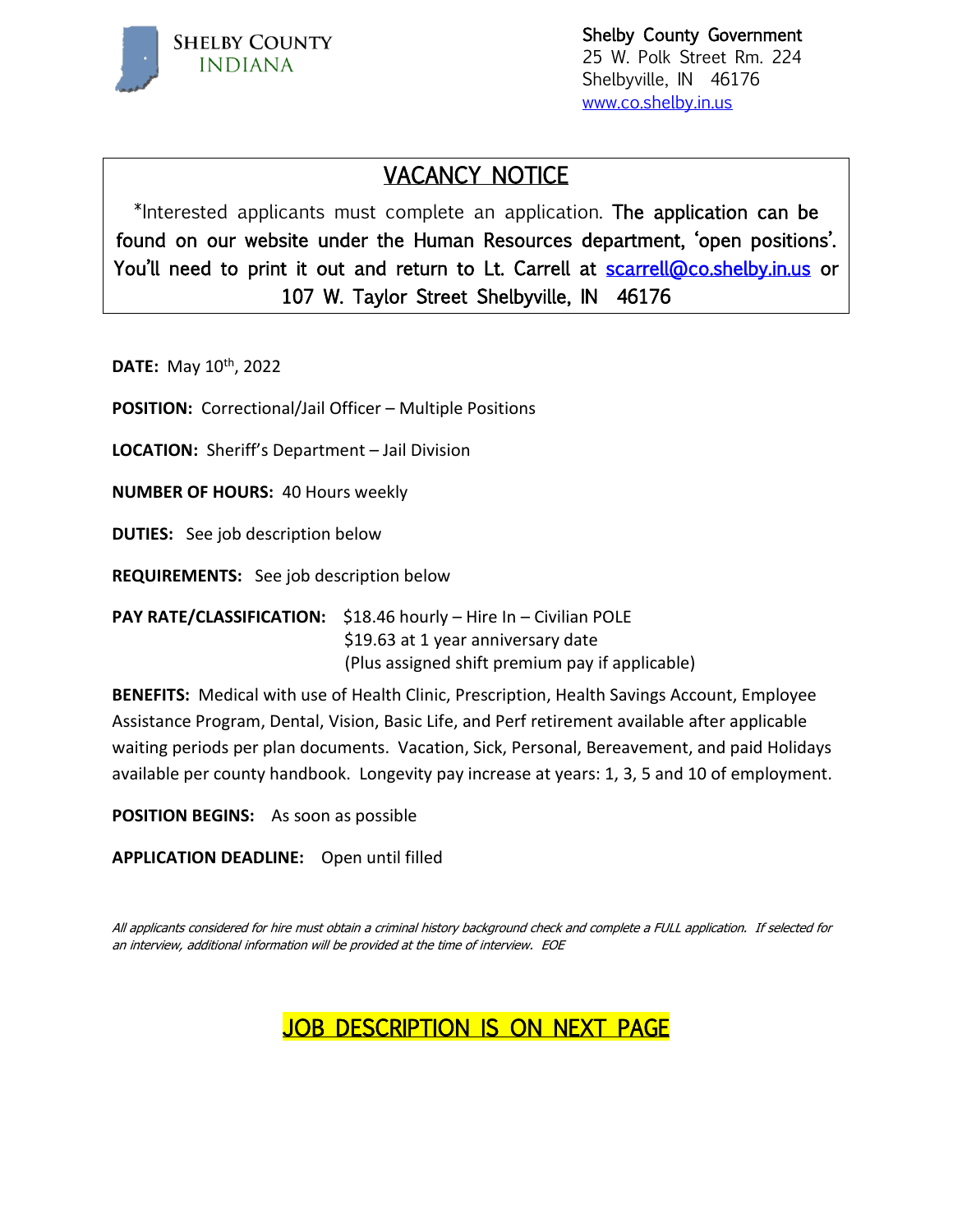### **POSITION DESCRIPTION COUNTY OF SHELBY, INDIANA**

**POSITION: Correctional Officer DEPARTMENT: Sheriff WORK SCHEDULE: As assigned – Shifts Vary JOB CATEGORY Civilian POLE** 

## **STATUS: Full-time FLSA STATUS: Non-exempt**

To perform this position successfully, an individual must be able to perform each essential duty satisfactorily. The job requirements listed in this document are representative of the knowledge, skill, and/or ability required. Shelby County provides reasonable accommodations to qualified employee and applicants with known disabilities who require accommodation to complete the application process or perform essential functions of the job, unless the accommodation would cause an undue hardship.

Incumbent serves as a Correctional Officer for the Shelby County Sheriff's office, Jail division, responsible for maintaining security and order in the jail facility.

## **ESSENTIAL DUTIES:**

Enforces local, state, and federal laws by implementing effective policy to protect the lives and property of the people.

Performs booking procedures of individuals being detained, including photographing, fingerprinting, entering information on computer, receiving and receipting money and personal property, and ensuring detainees are properly showered, changed into jail clothing, and searched for weapons and other contraband.

Performs bonding procedures, including completing required forms, receiving and receipting bond money, returning personal belongings, and releasing inmates.

Performs POD duties, including observing detainees for inappropriate behaviors, opening and retrieving data from computer, opening and closing security doors, logging and releasing detainees for recreation, visitation, and other various functions, and overseeing provision of meals, medication, and cleanliness of individual cells.

Maintains security within court rooms by monitoring conduct of detainees and public during court hearings and trials.

Transports detainees to and from various locations, such as court, department of corrections, medical appointments, and hospitals.

Escorts detainees for appearances in court, recreation, visitation, library, meetings and activities.

Provides detainees with daily meals, assuring trays, cups, and spoons are properly removed from cell block.

Issues prescribed medications according to standing physician orders, follows appropriate procedures to ensure proper medical attention to detainees.

Receives, sorts, and logs incoming and outgoing mail and personal items for detainees as required.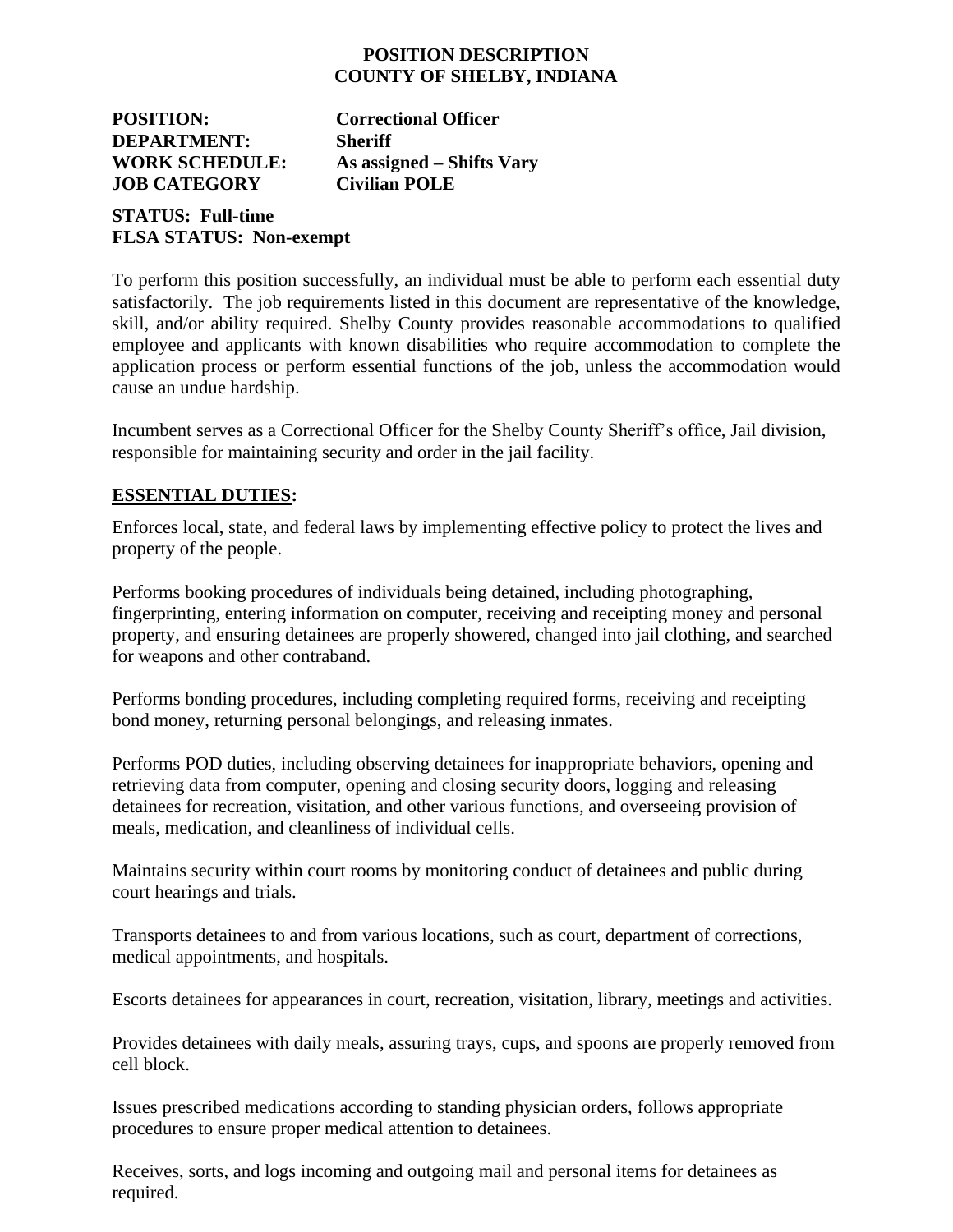Conducts routine "shakedowns" of all cells and dormitories for contraband and prepares written report of findings.

Ensure compliance with facility rules and regulations and reports unusual and/or unruly activities to appropriate department staff officer, and properly secures and/or physically restrains violent and uncontrollable detainees.

Supervises and directs daily activities of trustees, including making work assignments, and ensuring proper accomplishments of duties.

Responds to inquiries from family members, attorneys, and members of the general public regarding visitation and status of individual detainees.

Prepares and submits to superiors all required reports and summaries of activities according to established department deadlines.

Responds to detainee grievances following established chain of command procedures.

Periodically attends seminars and in-service training, as required.

Performs related and/or other duties as assigned.

## **I. JOB REQUIREMENTS AND DIFFICULTY OF WORK:**

High school diploma or GED and successful completion of Indiana Law Enforcement School for Jailers.

Ability to qualify annually by obtaining passing score in Handgun Course of Fire, as required by the standards of Indiana Law Enforcement Training Board.

Ability to meet all department hiring and retention requirements, including not posing a direct threat to the health and safety of other individuals in the workplace.

Working knowledge of photography, taking latent prints, evidence collections and custody, taking statements from suspects and witnesses, and ability to appropriately receive, maintain, and account for articles received in evidence.

Knowledge of and ability to make practical application of the customary practices, procedures, rules, and regulations of the department to maintain effective jail operations.

Knowledge of standard practices and procedures in administering first aid and ability to be certified in CPR.

Knowledge of and ability to effectively use and operate all assigned department uniforms and/or equipment, including computer, printer, intercom system, radio, telephone, security cameras, and electric locking systems.

Knowledge of standard English grammar, spelling, and punctuation, and ability to prepare and complete required forms and reports with in established department deadlines. Ability to effectively listen, comprehend, and communicate with co-workers, detainees, other law enforcement departments and agencies, other officials, detainees, and the public, including being sensitive to professional ethics, gender, cultural diversities, and disabilities.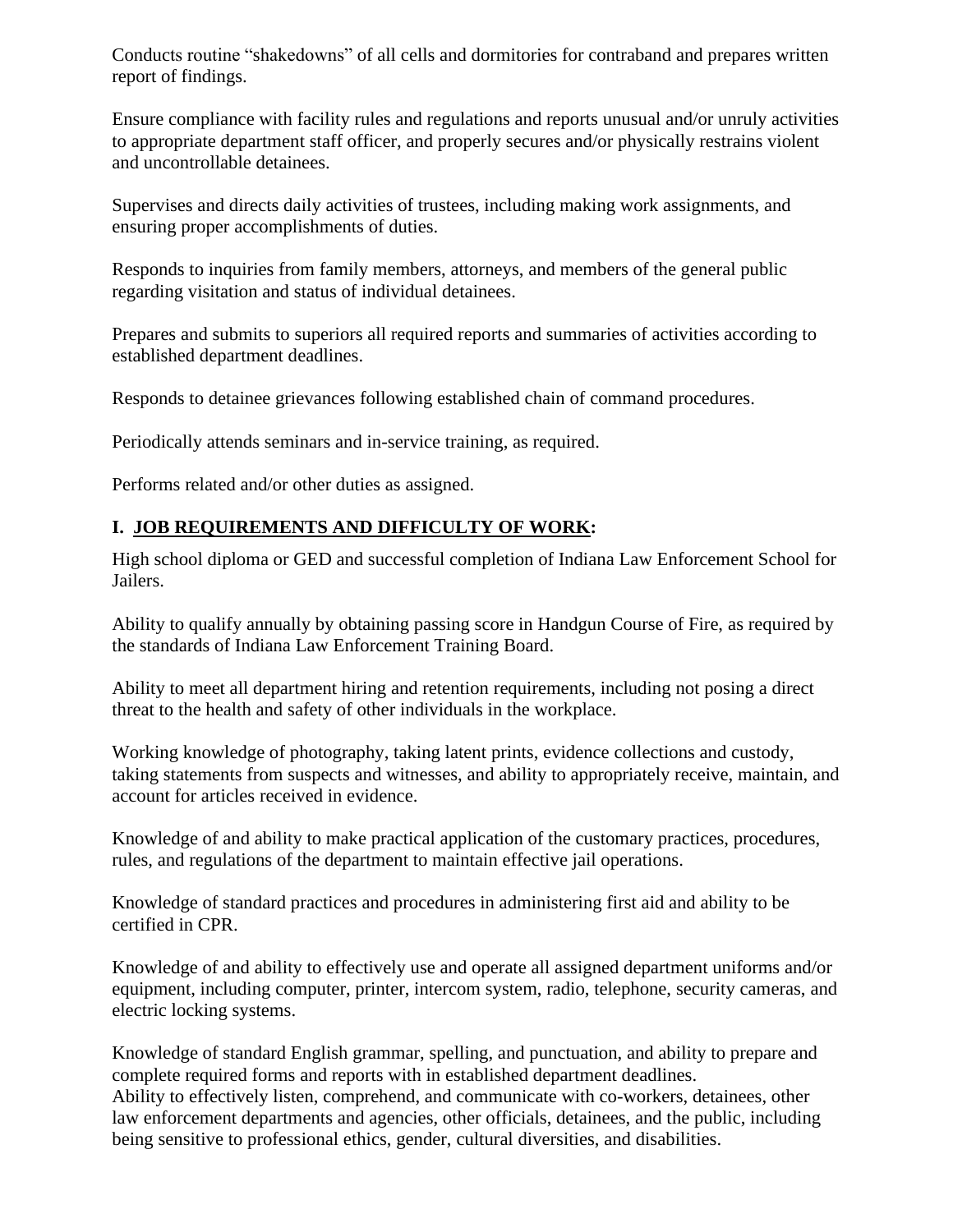Ability to deal swiftly, rationally, and decisively with potentially violent individuals in precarious situations.

Ability to effectively perform essential functions of the position, including, but not limited to, booking and processing detainees, monitoring jail operations, and physically restrain detainees during emergency situations.

Ability to provide public access while maintaining confidentiality of department information and records according to state requirements.

Ability to comply with all employer and department policies and work rules, including, but not limited to, attendance, safety, drug-free workplace and personal conduct.

Ability to understand, memorize, retain, and carry out written and oral instructions and present findings in oral or written form.

Ability to work irregular and/or extended hours as directed or required.

Possession of a valid Indiana driver's license and a demonstrated safe driving record.

## **II. RESPONSIBILITY:**

Incumbent performs a variety of recurring duties according to standardized department post orders, policies and procedures, selecting applicable methods to take authoritative actions in response to situational demands. Errors in decisions or work are detected by periodic supervisory review and may lead to injury to self, co-workers, detainees, or the public, and have adverse effects upon department operations, and inconvenience to members of the public.

## **III. PERSONAL WORK RELATIONSHIPS:**

Incumbent maintains frequent contact with co-workers, detainees, other law enforcement departments and agencies, other officials, detainees, and the public for purposes of assisting with coordination of jail facility operations, effective and safe housing and processing of detainees, and enforcement of applicable laws.

Incumbent reports directly to designated officer in charge of shift.

# **IV. PHYSICAL EFFORT AND WORK ENVIRONMENT:**

Incumbent performs duties in a jail facility and occasionally in a vehicle transporting inmates, involving sitting and walking at will, walking/standing and/or sitting for long periods, lifting/ carrying objects weighing less than 40 pounds, crouching/kneeling, bending at waist, close and far vision, reaching, handling/grasping/fingering objects, hearing sounds/communication. Incumbent is frequently exposed to the hazards associated with jail operations, such as potentially violent individuals and communicable disease.

No prolonged extreme physical demands are associated with normal duties or assignments, but incumbent may exert strenuous physical effort during emergency situations, such as physically restraining detainees. Incumbent must perform duties despite the stress of potential injury and/or loss of life to self and/or others.

#### \*\*APPLICATION IS ON THE NEXT PAGE-PRINT OUT & return to 107 W. Taylor Street\*\*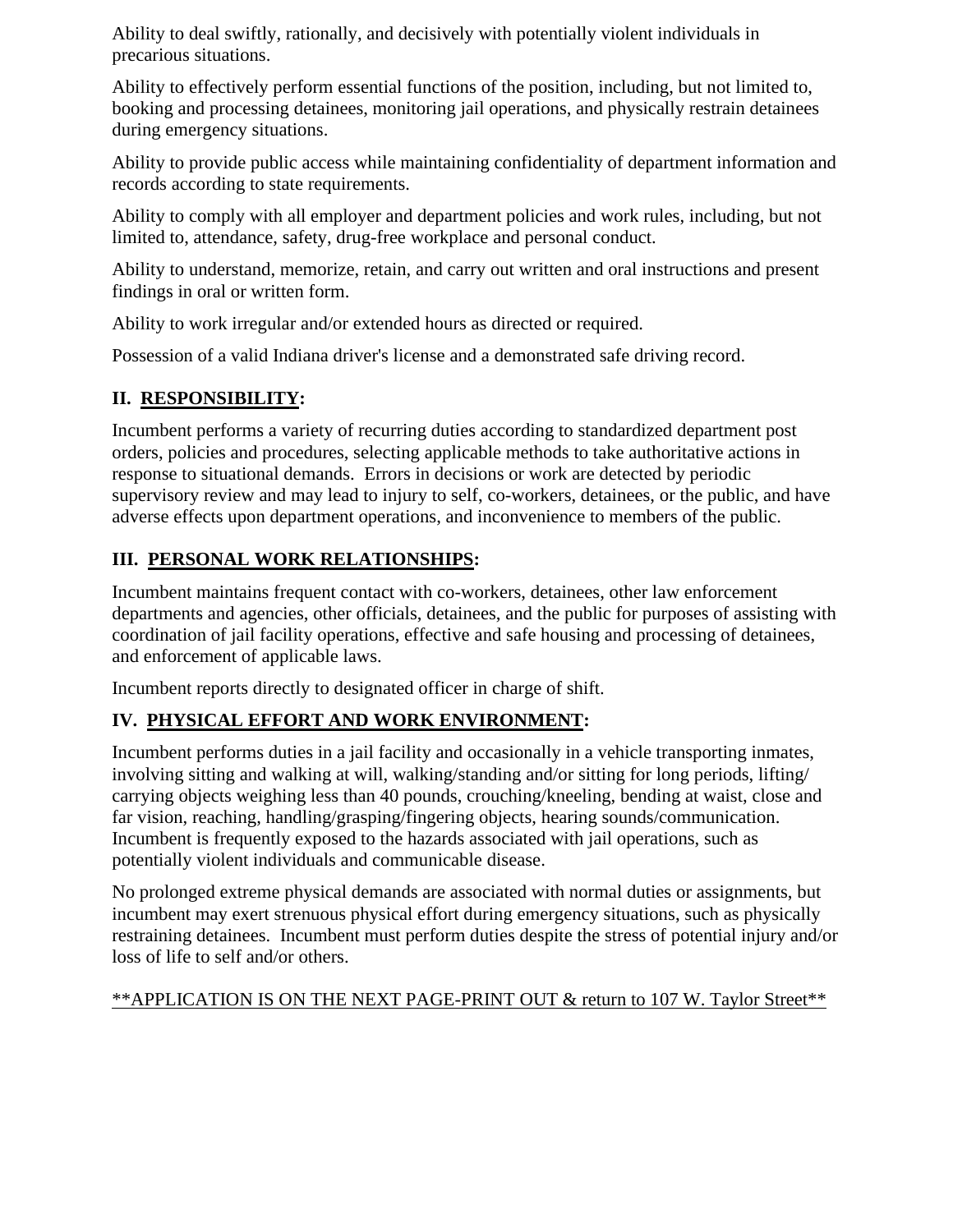# **Shelby County Government/Shelby County Sheriff's Department**

107 W Taylor Street Shelbyville, IN 46176 Phone: 317-392-6345



| <b>Last Name</b>        | <b>First Name</b> |                                      |     |
|-------------------------|-------------------|--------------------------------------|-----|
| <b>Street Address</b>   | City              | <b>State</b>                         | Zip |
| <b>Telephone Number</b> |                   | <b>Email Address</b> - Print clearly |     |

Is any additional information concerning change of name, use of an assumed name or nickname necessary, to enable a check on your work and education record? If yes, please explain.

\_\_\_\_\_\_\_\_\_\_\_\_\_\_\_\_\_\_\_\_\_\_\_\_\_\_\_\_\_\_\_\_\_\_\_\_\_\_\_\_\_\_\_\_\_\_\_\_\_\_\_\_\_\_\_\_\_\_\_\_\_\_\_\_\_\_\_\_\_\_\_\_\_\_\_\_\_\_

The position you wish to be considered for is:

\_\_\_\_\_ **Correctional/Jail Officer** – Full time

\_\_\_\_\_\_\_\_\_\_\_\_\_\_\_\_\_\_\_\_\_\_\_\_\_\_\_\_\_\_\_\_\_\_\_\_\_\_\_\_\_\_\_\_\_\_\_

When are you available to start work? -

#### **EMPLOYMENT HISTORY**

Begin with current or most recent employer

| Company          | <b>Position</b>                      |
|------------------|--------------------------------------|
| <b>Address</b>   | Supervisor                           |
| City, State, Zip | <b>Start Date</b><br><b>End Date</b> |
| <b>Telephone</b> | <b>Reason for Leaving</b>            |

| Company          | <b>Position</b>                      |
|------------------|--------------------------------------|
|                  |                                      |
| <b>Address</b>   | Supervisor                           |
|                  |                                      |
| City, State, Zip | <b>End Date</b><br><b>Start Date</b> |
|                  |                                      |
| Telephone        | <b>Reason for Leaving</b>            |

| Position                             |
|--------------------------------------|
| Supervisor                           |
| <b>End Date</b><br><b>Start Date</b> |
| <b>Reason for Leaving</b>            |
|                                      |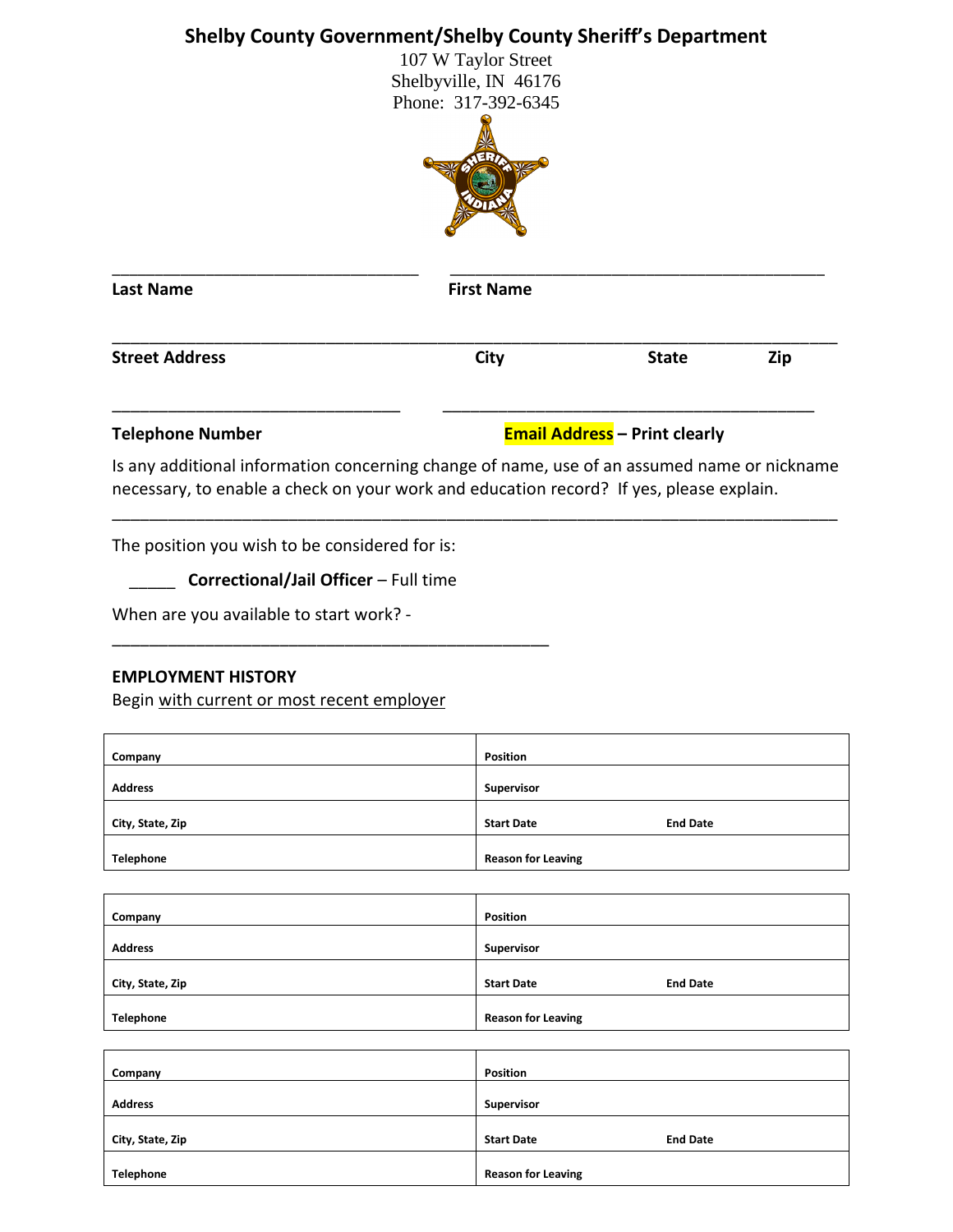Depending upon the position you are applying for: If an essential job function requires heavy lifting (50-75 pounds) is there anything that would prevent you from performing this function?

 $\bigcap$ Yes  $\bigcap$  No

If yes, please explain

#### **PROFESSIONAL/WORKING REFERENCES – Must provide**

| Name    | City, State, Zip |
|---------|------------------|
| Address | Telephone        |
|         |                  |
| Name    | City, State, Zip |
| Address | Telephone        |

#### **PERSONAL REFERENCES – Must provide**

| Name    | City, State, Zip |
|---------|------------------|
| Address | Telephone        |

| Name    | City, State, Zip |
|---------|------------------|
| Address | Telephone        |

#### **Have you ever been employed by Shelby County before?** If yes, please provide approximate dates and position(s).  $\bigcirc$  Yes  $\bigcirc$  No

\_\_\_\_\_\_\_\_\_\_\_\_\_\_\_\_\_\_\_\_\_\_\_\_\_\_\_\_\_\_\_\_\_\_\_\_\_\_\_\_\_\_\_\_\_\_\_\_\_\_\_\_\_\_\_\_\_

#### **EDUCATIONAL BACKGROUND**

| School(s) | Years Attended/Graduated | Degree/Y or N/When |
|-----------|--------------------------|--------------------|
|           | (year)                   |                    |
|           |                          |                    |
|           |                          |                    |
|           |                          |                    |
|           |                          |                    |

#### **AGREEMENT**

I certify that the information given in this application is true and complete to the best of my knowledge.

I authorize you to make such investigations and inquiries as may be necessary in arriving at an employment decision. I hereby release employers, schools, or persons from all liability in responding to inquiries in connection with my application.

In the event of employment, I understand that false or misleading information given in my application or interview(s) or any omission of information may result in discharge. I understand, also, that I am required to abide by all rules and handbook policies of Shelby County Government &/or the specific department.

**Page 2 of 4**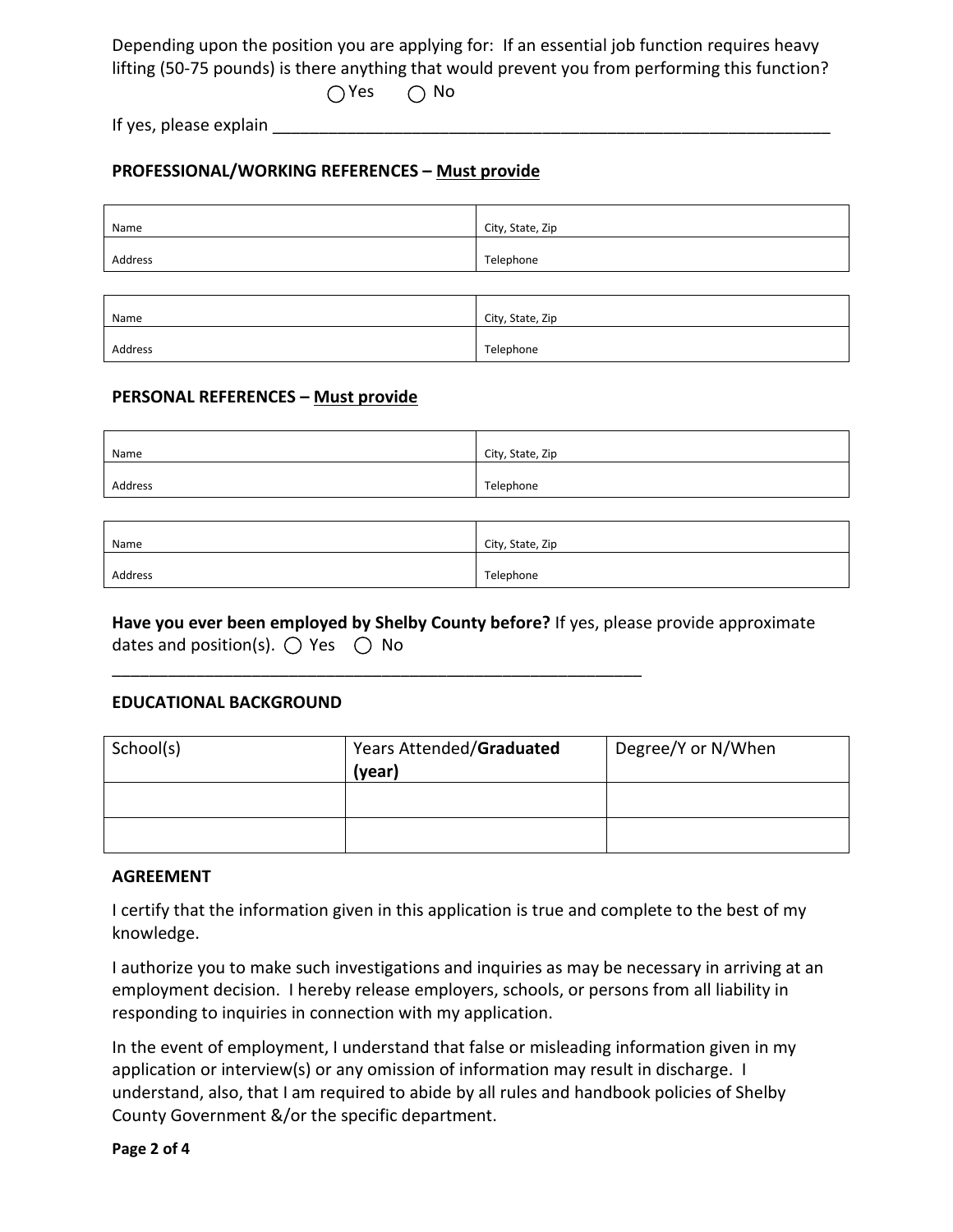**I understand that a FULL employment application and a FULL background check will be needed in order to complete the hiring process.** (Add'l information will be provided to you if you are selected to continue in the process. Do not call the department.)

# \_\_\_\_\_\_\_\_\_\_\_\_\_\_\_\_\_\_\_\_\_\_\_\_\_\_\_\_\_\_\_\_\_\_\_\_\_\_\_\_\_\_ **Signature of Applicant Date Date**

In order to be considered for employment by the recipient(s) of the application, you must fully complete the following questionnaire **and sign it**.

1. Are you presently being investigated or under a procedure to consider for your discharge for misconduct by your present employer or have you offered a resignation to your previous employer?  $\bigcirc$  Yes  $\bigcirc$  No

**If yes**, explain the circumstances on a separate sheet and attach it to this application.

|                          |  | 2. Have you ever been reprimanded, disciplined, discharged, or asked to resign from a prior |  |  |  |
|--------------------------|--|---------------------------------------------------------------------------------------------|--|--|--|
| position? $\bigcirc$ Yes |  | () No                                                                                       |  |  |  |

**If yes**, explain the circumstances on a separate sheet and attach it to this application.

3. Have you ever resigned from a prior position without being asked, but under circumstances involving your employer's investigation of your sexual contact with another person, of mishandling funds, or of criminal conduct resulting in a conviction or criminal penalty?

 $\bigcirc$  Yes  $\bigcirc$  No

**If yes**, explain the circumstances on a separate sheet and attach it to this application.

4. Do you have an arrest record that has not been expunged or sealed?  $\bigcirc$  Yes  $\bigcirc$  No

**If yes**, explain, in detail, including the date of the charge, the court action, the offense in question, and the address of the court involved.

5. Are you currently required to register as a sex offender in this or any other jurisdiction?  $O$  Yes  $O$  No

**If yes**, explain, in detail, including the date of the charge, the court action, the offense in question, and the address of the court involved.

*Conviction of a crime is not an automatic bar to employment. The recipient(s) of this application will consider the nature of the offense, the date of the offense, and the relationship between the offense and the position for which you are applying. Any false or misleading information in this application (or any omissions of information) shall be fully sufficient grounds to refuse to employ or, having been employed, shall be immediate cause for dismissal.* 

**My signature below** constitutes authorization to check my employment history, including without limitation, evaluations, criminal arrest and conviction record checks, reference checks, and release of investigatory information possessed by any state, local or federal agency. I further authorize those persons, agencies or entities that the recipient(s) of this application contacts in connection with my employment application to fully provide the recipient(s) of this